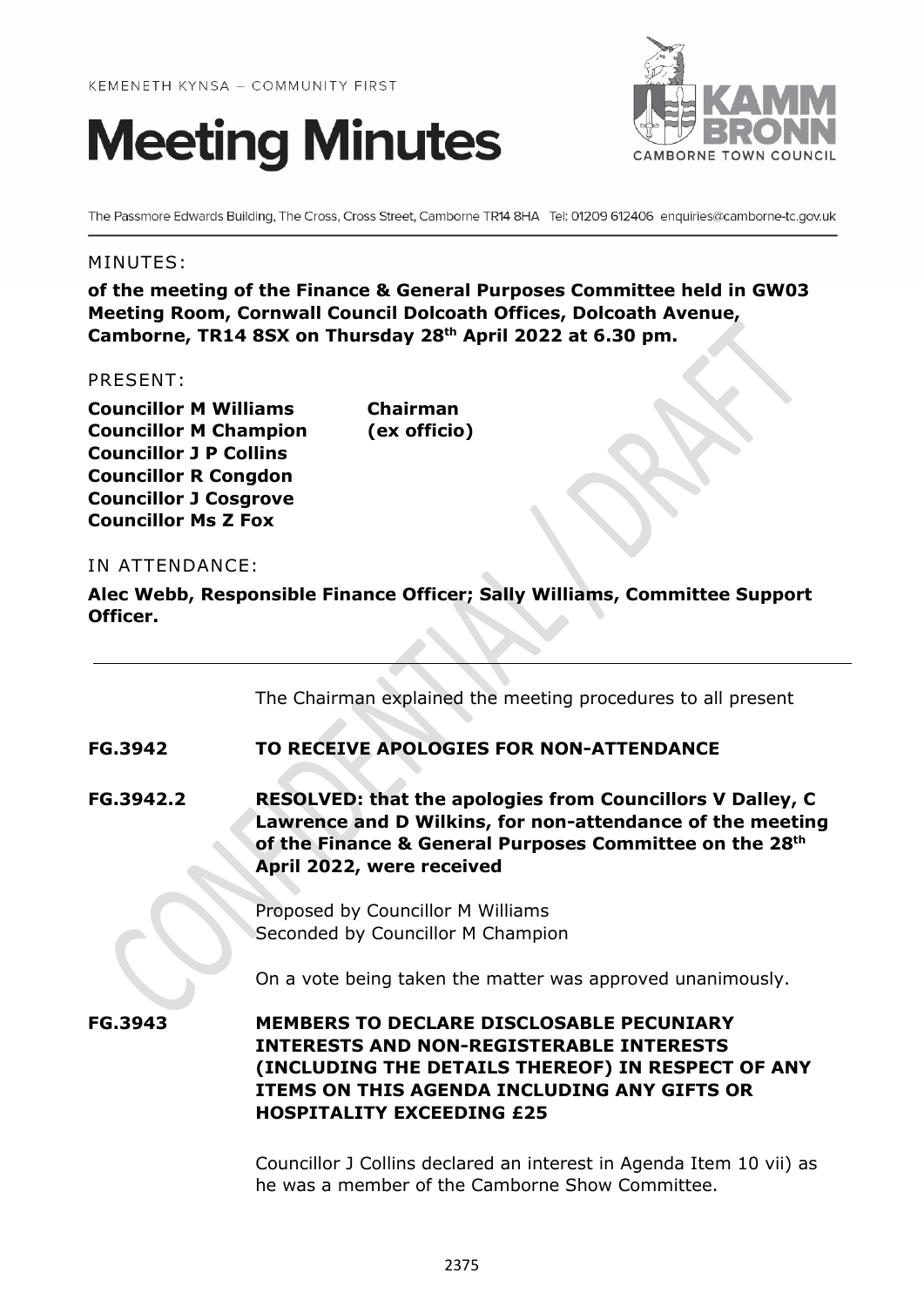### **FG.3944 TO APPROVE WRITTEN REQUEST(S) FOR DISPENSATIONS**

There were no dispensation requests.

#### **FG.3945 CHAIRMAN'S ANNOUNCEMENTS**

There were no Chairman's announcements.

### **FG.3946 TO RECEIVE AND APPROVE THE MINUTES OF THE MEETING OF THIS COMMITTEE HELD ON 24th FEBRUARY 2022**

It was noted that there was no number on the last page of the Minutes. This would be amended.

# **FG.3946.2 RESOLVED: that the minutes of the Finance and General Purposes Committee held on 24th February 2022, were received, approved and signed by the Chairman**

Proposed by Councillor M Williams Seconded by Councillor J Cosgrove

On a vote being taken the matter was approved unanimously of those entitled to vote.

## **FG.3947 TO RECEIVE AND APPROVE THE REDACTED MINUTES OF THE MEETING HELD ON 24TH FEBRUARY 2022**

# **FG.3947.2 RESOLVED: that the redacted minutes of the Finance and General Purposes Committee held on 24th February 2022, were received, approved and signed by the Chairman**

Proposed by Councillor M Williams Seconded by Councillor J Cosgrove

On a vote being taken the matter was approved unanimously of those entitled to vote.

#### **FG.3948 MATTERS ARISING, FOR INFORMATION ONLY, WHERE NOT INCLUDED BELOW**

There were no matters arising.

**FG.3949 PUBLIC PARTICIPATION (SUBJECT TO STANDING ORDER 3E MEMBERS OF THE PUBLIC ARE PERMITTED TO MAKE REPRESENTATIONS, ANSWER QUESTIONS AND GIVE EVIDENCE IN RESPECT OF ANY ITEM OF BUSINESS INCLUDED IN THE AGENDA, UP TO A MAXIMUM OF FIFTEEN MINUTES)**

There were no members of the public present.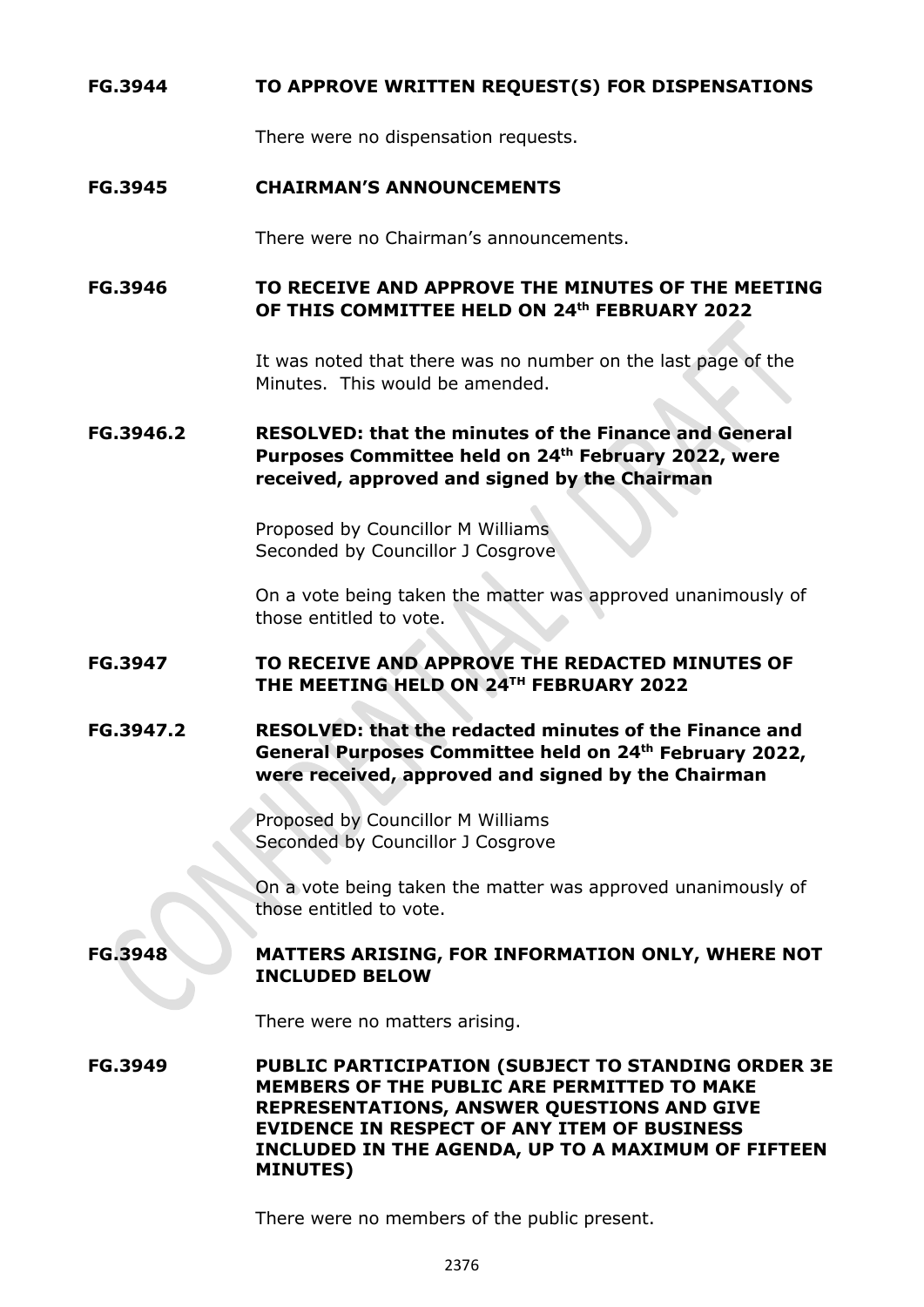#### **FG.3950 TO RECEIVE GRANT APPLICATIONS FROM:**

- **i) Create CIC (General Power of Competence)**
- **ii) Abbeyfield Camborne Society (General Power of Competence)**
- **iii) Cornwall Pride (General Power of Competence)**
- **iv) Drama Express (General Power of Competence)**
- **v) Little Acorns Pre-School (General Power of Competence)**
- **vi) Camborne Produce Market (General Power of Competence)**
- **vii) Camborne Show (General Power of Competence)**

## **AGREE ACTION AND AUTHORISE EXPENDITURE**

#### **FG.3950.2 RESOLVED: that a grant application for Create CIC was declined but Councillors would support future applications**

Proposed by Councillor J Cosgrove Seconded by Councillor Z Fox

On a vote being taken the matter was approved unanimously.

#### **FG.3950.3 RESOLVED: that a grant of £500 was awarded to Abbeyfield Camborne Society, under the General Power of Competence, with funds approved from the Community Grants and Donations Budget (code 160/4930)**

Proposed by Councillor M Champion Seconded by Councillor J Collins

On a vote being taken the matter was approved by a majority.

#### **FG.3950.4 RESOLVED: that a grant for Cornwall Pride was deferred pending receipt of further information concerning specific aspects of the application**

Proposed by Councillor Z Fox Seconded by Councillor J Cosgrove

On a vote being taken the matter was approved unanimously.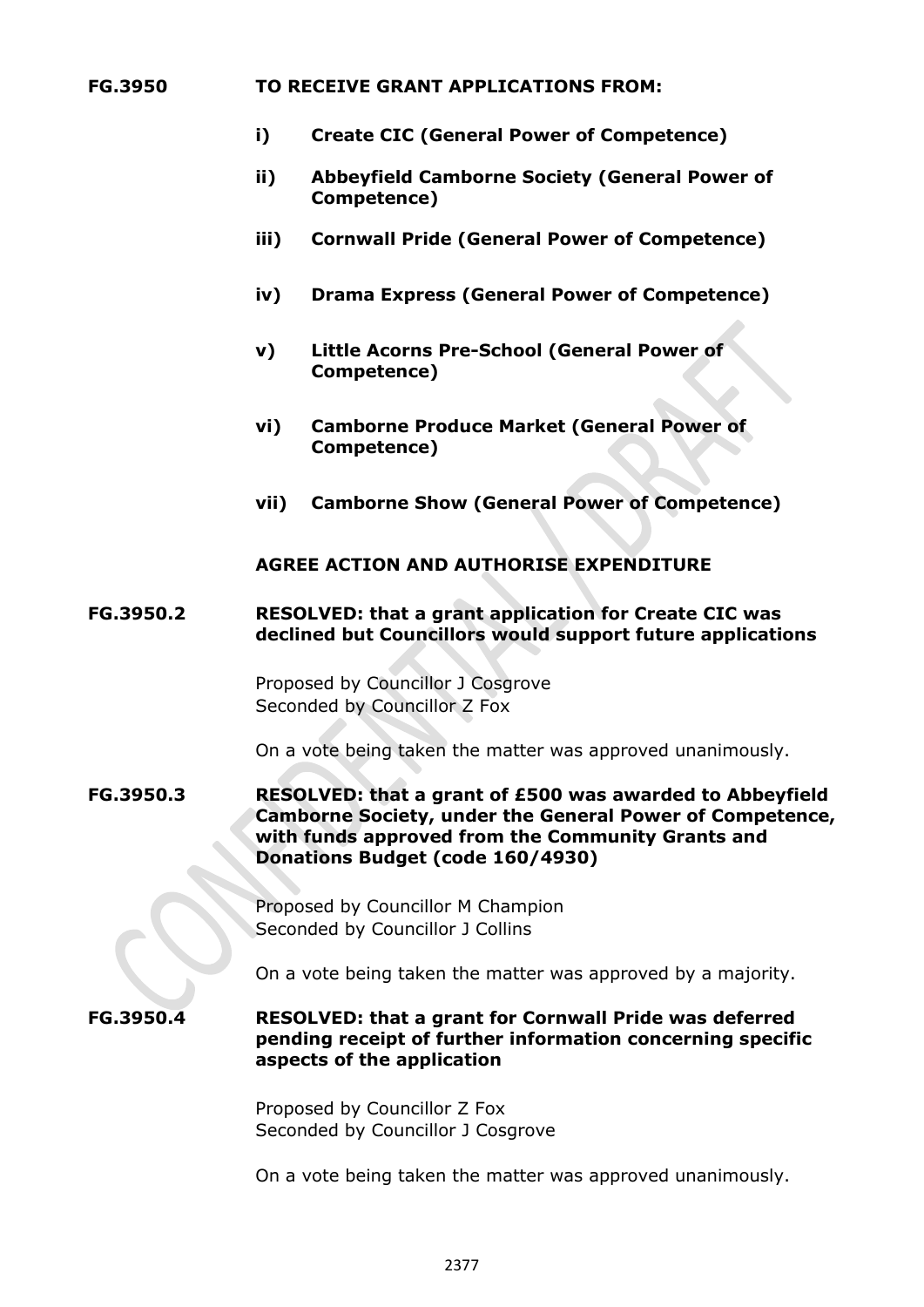**FG.3950.5 RESOLVED: that a grant of £500 was awarded to Drama Express, under the General Power of Competence, with funds approved from the Community Grants and Donations Budget (code 160/4930)**

> Proposed by Councillor J Cosgrove Seconded by Councillor M Champion

On a vote being taken the matter was approved unanimously.

**FG.3950.6 RESOLVED: that a grant for Little Acorns Pre-School was deferred pending receipt of further information concerning specific aspects of the application**

> Proposed by Councillor M Williams Seconded by Councillor M Champion

On a vote being taken the matter was approved unanimously.

**FG.3950.7 RESOLVED: that a grant of £1,427.00 was awarded to Camborne Produce Market, under the General Power of Competence, with funds approved from the Community Grants and Donations Budget (code 160/4930)**

> Proposed by Councillor Z Fox Seconded by Councillor J Collins

On a vote being taken the matter was approved unanimously.

Having declared an interest in the next agenda item Councillor J Collins left the room.

**FG.3950.8 RESOLVED: that a grant of £1,200.00 was awarded to Camborne Show, under the General Power of Competence, with funds approved from the Community Grants and Donations Budget (code 160/4930)**

> Proposed by Councillor M Champion Seconded by Councillor M Williams

On a vote being taken the matter was approved unanimously.

Councillor J Collins re-entered the room.

**FG.3951 TO RECEIVE AND APPROVE THE APPOINTED COUNCILLORS' INTERNAL AUDIT REPORTS FOR JANUARY 2022 BY COUNCILLOR WILKINS AND COUNCILLOR LAWRENCE** Councillor Williams advised that the comments made by one of the auditors should be noted and that one of the dates should be amended with a signed statement to reflect the changes made.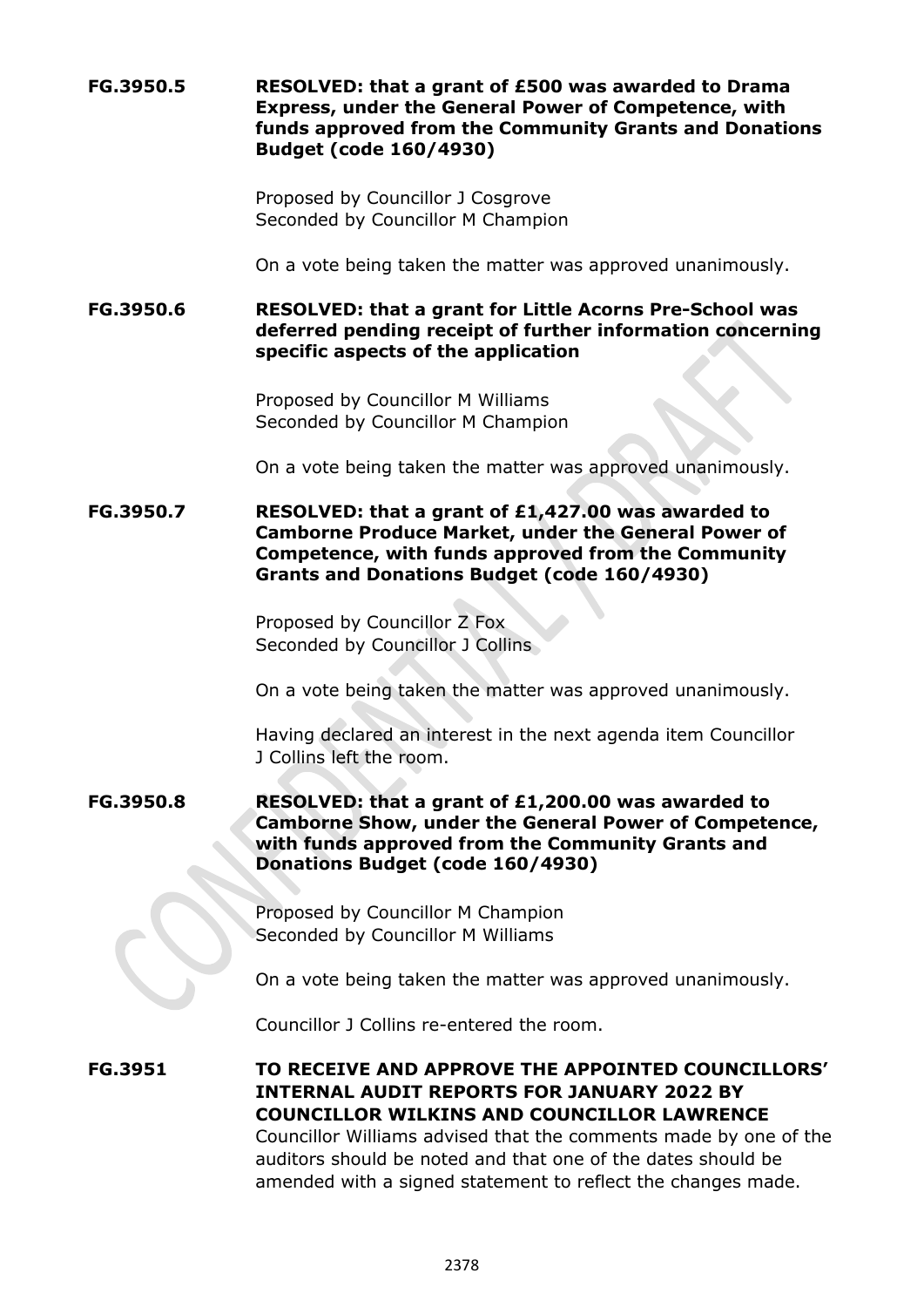# **FG.3951.2 RESOLVED: that the Councillors' Internal Audit Reports for January 2022 by Councillors Wilkins and Lawrence were received, the comments noted and approved**

Proposed by Councillor M Williams Seconded by Councillor J Cosgrove

On a vote being taken the matter was approved unanimously.

**FG.3952 TO RECEIVE AND APPROVE THE APPOINTED COUNCILLORS' INTERNAL AUDIT REPORTS FOR FEBRUARY 2022 BY COUNCILLOR FOX AND COUNCILLOR COSGROVE**

# **FG.3952.2 RESOLVED: that the Councillors' Internal Audit Reports for February 2022 by Councillors Fox and Cosgrove were received and approved**

Proposed by Councillor M Williams Seconded by Councillor M Champion

On a vote being taken the matter was approved unanimously.

# **FG.3953 TO APPROVE THE PAYMENT OF INVOICES RECEIVED FOR THE WHOLE MONTH OF FEBRUARY 2022**

Councillors requested that a name amendment be made to the record. The Trevithick Day Society should read Camborne Trevithick Day Committee.

# **FG.3953.2 RESOLVED: that the list of payments for the whole month of February 2022 was received, an amendment was noted and the payments approved**

Proposed by Councillor M Williams Seconded by Councillor J Cosgrove

On a vote being taken the matter was approved unanimously.

# **FG.3954 TO APPROVE PAYMENTS MADE DURING THE WHOLE MONTH OF FEBRUARY 2022 MADE UNDER FINANCIAL REGULATION 4.1, 4.5, 5.4, 5.5, 6.2, 6.7 AND 7.2**

**FG.3954.2 RESOLVED: that the list of payments for the whole month of February 2022, made under Financial Regulation 4.1, 4.5, 5.4, 5.5, 6.2, 6.7 and 7.2, was received and the payments approved**

> Proposed by Councillor M Williams Seconded by Councillor M Champion

On a vote being taken the matter was approved unanimously.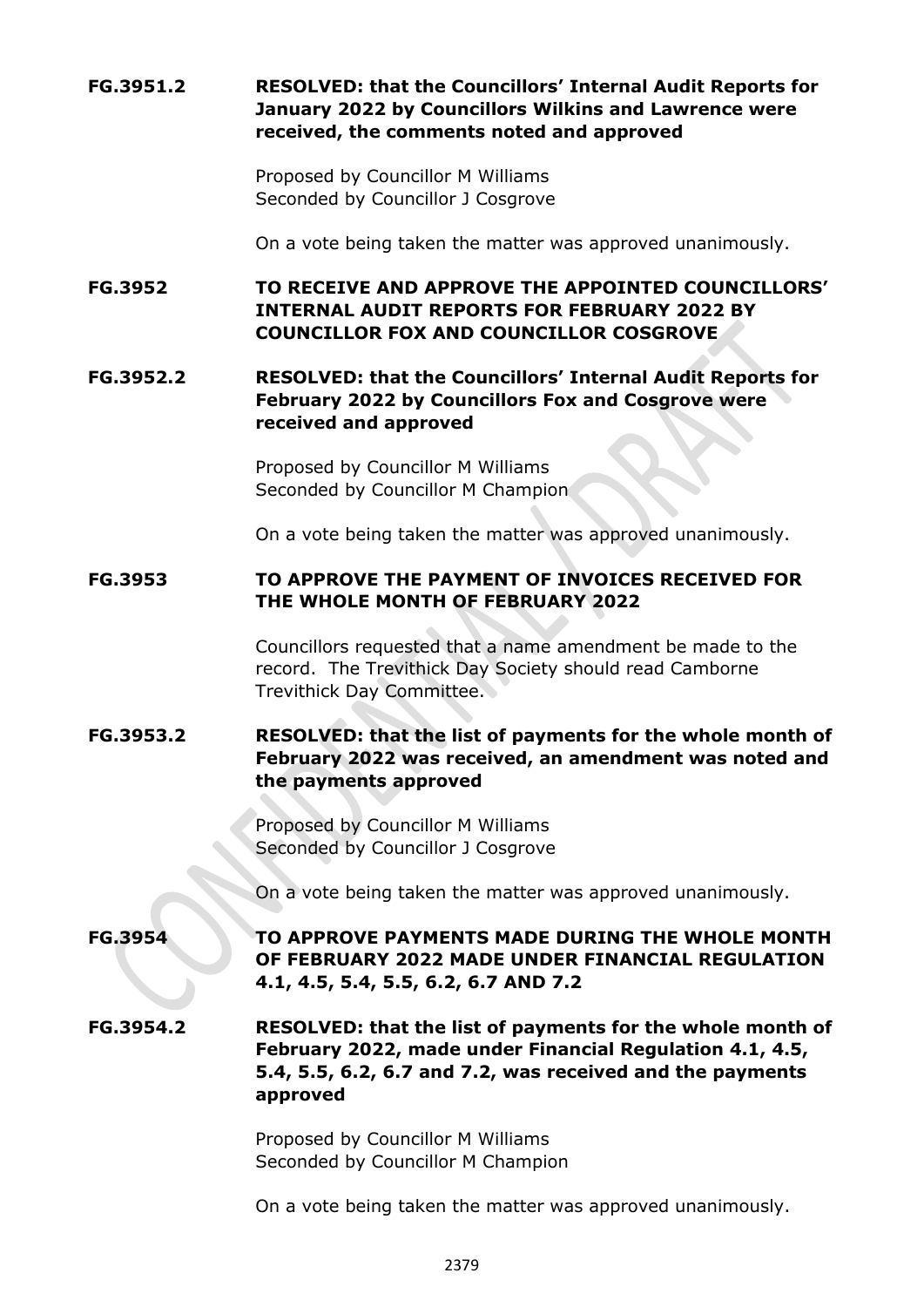**FG.3955 TO APPROVE THE PAYMENT OF INVOICES RECEIVED FOR THE MONTH OF MARCH 2022 APPROVED UNDER THE DELEGATED AUTHORITY OF THE CHAIRMAN AND VICE CHAIRMAN**

**FG.3955.2 RESOLVED: that the payment of invoices received for the month of March 2022, under the delegated authority of the Chairman and Vice Chairman, was approved**

> Proposed by Councillor M Williams Seconded by Councillor Z Fox

On a vote being taken the matter was approved unanimously.

**FG.3956 TO APPROVE PAYMENTS MADE DURING THE WHOLE MONTH OF MARCH 2022, MADE UNDER FINANCIAL REGULATION 4.1, 4.5, 5.4, 5.5, 6.2, 6.7 AND 7.2**

**FG.3956.2 RESOLVED: that the list of payments for the whole month of February 2022, made under Financial Regulation 4.1, 4.5, 5.4, 5.5, 6.2, 6.7 and 7.2, was received and the payments approved**

> Proposed by Councillor M Williams Seconded by Councillor Z Fox

On a vote being taken the matter was approved unanimously.

**FG.3957 TO RECEIVE THE VAT RETURN FOR JANUARY 2022 – MARCH 2022 (QUARTER 4) AND AGREE ACTION**

**FG.3957.2 RESOLVED: that the VAT Return for January 2022 – March 2022 (Quarter 4) was received** 

> Proposed by Councillor M Williams Seconded by Councillor M Champion

On a vote being taken the matter was approved unanimously.

**FG.3958 TO RECEIVE A REPORT OF EXPENDITURE DELEGATED TO THE TOWN CLERK FROM THE DATE OF THE FEBRUARY MEETING AND UP TO THE DATE OF THIS MEETING FOR APPROVAL**

> The Chairman queried the date of the invoice from CTS. The Responsible Finance Officer explained that this had been a late invoice; the original had not been received for payment at the time of issue.

**FG.3958.2 RESOLVED: that a report of expenditure delegated to the Town Clerk from the date of the February meeting and up to the date of this meeting was received and approved**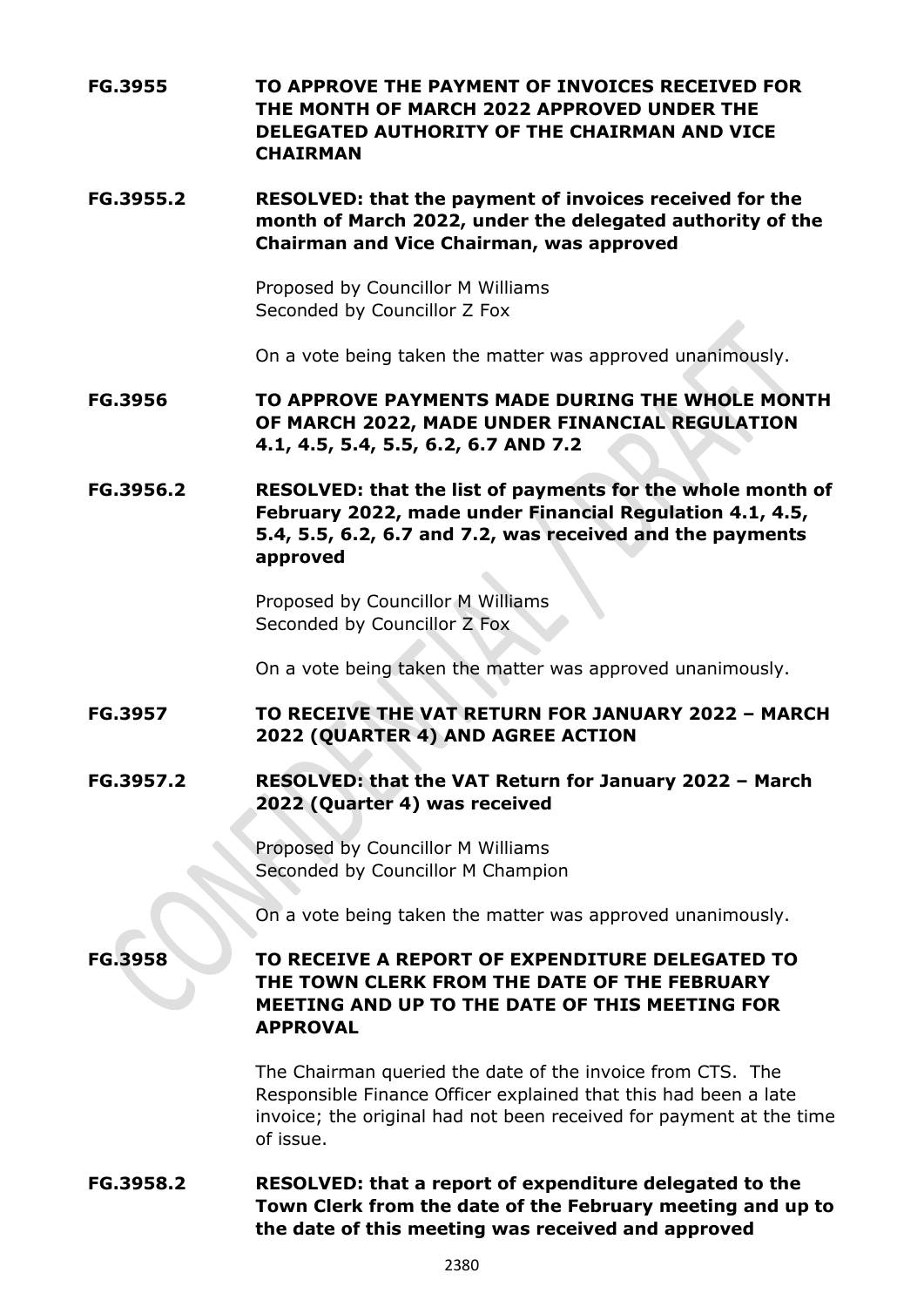Proposed by Councillor M Williams Seconded by Councillor Z Fox

On a vote being taken the matter was approved unanimously.

**FG.3959 TO RECEIVE AND APPROVE THE BANK CASH AND INVESTMENT RECONCILIATION, EARMARKED RESERVES REPORT AND DETAILED INCOME AND EXPENDITURE BY BUDGET HEADING REPORT UP TO THE END OF MARCH 2022**

> **i. TO RECEIVE A SUPPORTING REPORT FROM THE RESPONSIBLE FINANCE OFFICER REGARDING INCOME AND EXPENDITURE TO THE END OF MARCH 2022 AND AGREE ACTION**

The Chairman requested more information regarding the End of Year accounts. The Responsible Finance Officer stated that all year end transfers were now complete and that the end of year paperwork would be presented at Full Council.

# **FG.3959.2 RESOLVED: that the Bank Cash and Investment Reconciliation, Earmarked Reserves Report and Detailed Income and Expenditure by Budget Heading Report up to the end of March 2022, were received and approved**

Proposed by Councillor M Williams Seconded by Councillor J Cosgrove

On a vote being taken the matter was approved unanimously.

**FG.3959.3 RESOLVED: that a supporting report from the Responsible Finance Officer regarding Income and Expenditure to the end of March 2022 was received and noted**

> Proposed by Councillor M Williams Seconded by Councillor M Champion

On a vote being taken the matter was approved unanimously.

**FG.3959.4 RESOLVED: that at the first meeting of the Finance & General Purposes Committee 2022/2023 members of the committee appoint two members as Internal Auditors, at least one of whom to be replaced at year end**

> Proposed by Councillor M Williams Seconded by Councillor J Cosgrove

On a vote being taken the matter was approved unanimously.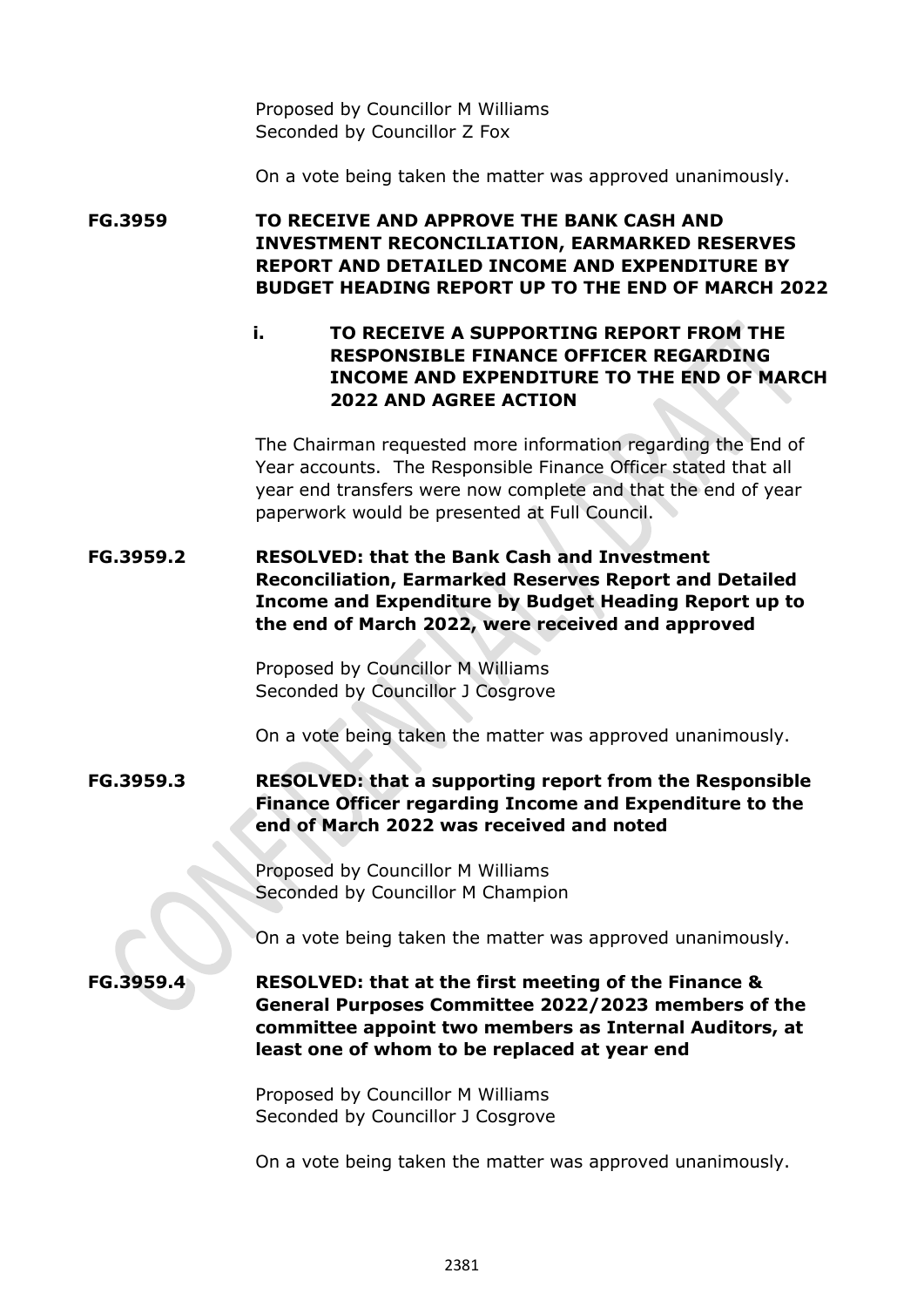**FG.3960 TO APPROVE PAYMENTS FOR THE MONTH OF APRIL 2022 MADE UNDER FINANCIAL REGULATION 4.1, 4.5, 5.4, 5.5, 6.2, 6.7 AND 7.2**

## **FG.3960.2 RESOLVED: that payments for the month of April 2022 made under Financial Regulation 4.1, 4.5, 5.4, 5.5, 6.2, 6.7 and 7.2, was received and the payments approved**

Proposed by Councillor M Williams Seconded by Councillor Z Fox

On a vote being taken the matter was approved unanimously.

**FG.3961 TO APPROVE THE PAYMENT OF INVOICES RECEIVED FOR THE MONTH OF APRIL 2022, UP TO DATE SCHEDULE TO BE TABLED AT THE MEETING**

### **FG.3961.2 RESOLVED: that the payment of invoices received for the month of April 2022 was approved**

Proposed by Councillor M Williams Seconded by Councillor M Champion

On a vote being taken the matter was approved unanimously.

# **FG.3962 TO RECEIVE A WRITTEN RECOMMENDATION FROM THE AMENITIES TEAM ON A JUBILEE TREE, AGREE ACTION AND AUTHORISE EXPENDITURE IF APPROPRIATE**

Councillors discussed whether it would be possible to plant more trees in the parish to celebrate the Jubilee. Councillors felt that other sites within the parish could be considered as well.

This had been discussed at a previous Full Council meeting (Resolution C.5300.2) and the Engagement Officer would be reporting back.

## **FG.3962.2 RESOLVED: that a written recommendation from the Amenities team on a Jubilee tree was received**

Proposed by Councillor M Williams Seconded by Councillor M Champion

On a vote being taken the matter was approved unanimously.

## **FG.3962.3 RESOLVED: that Option 2, the planting of a Monkey Puzzle tree in Camborne Recreation Ground, was approved, with expenditure approved from the Jubilee Costs Budget Code**

Proposed by Councillor Z Fox Seconded by Councillor J Cosgrove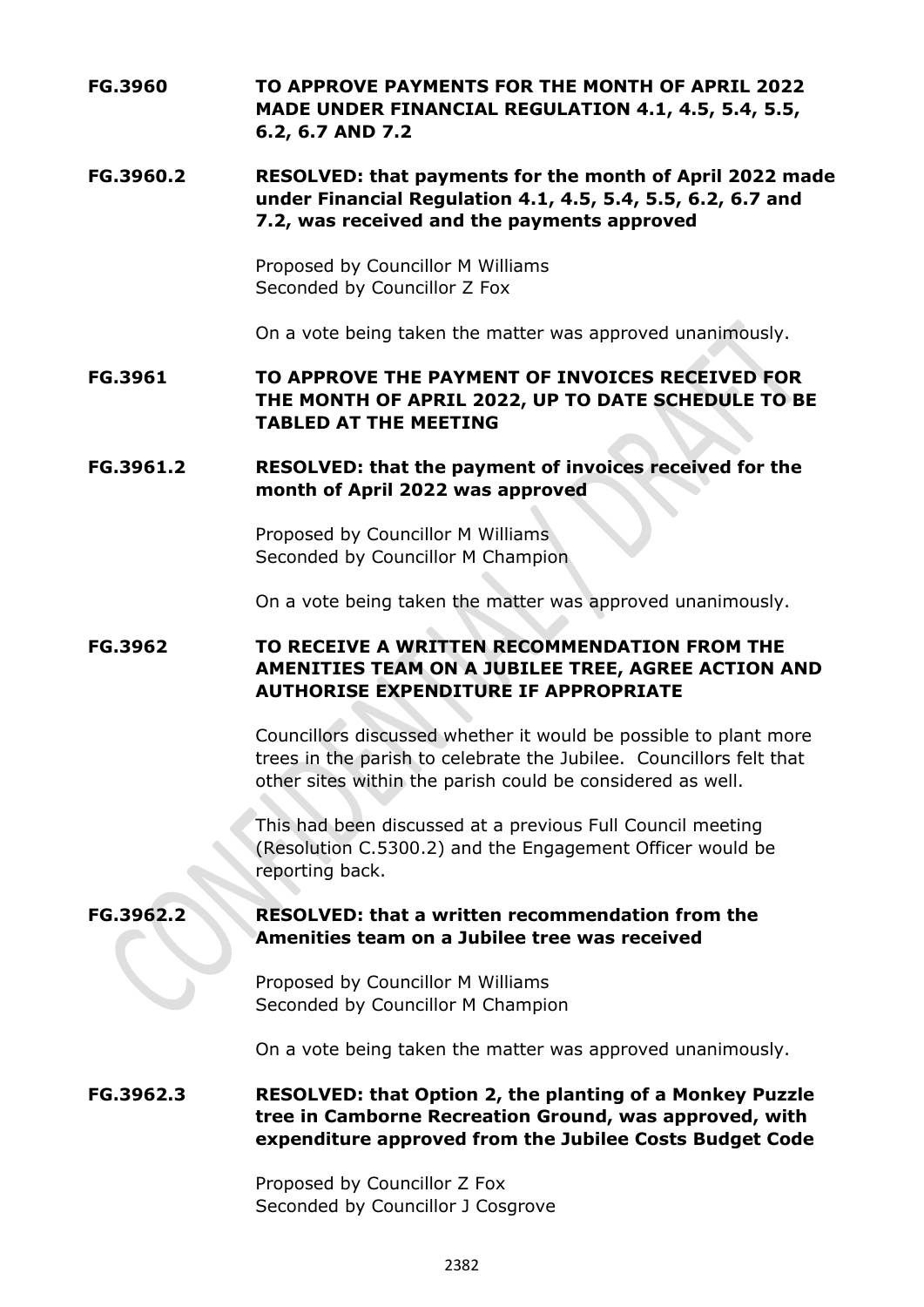On a vote being taken the matter was approved by a majority.

## **FG.3963 TO RECEIVE A GRANT USE LETTER FROM ROOT TRAINING**

#### **FG.3963.2 RESOLVED: that a Grant Use letter from Root Training was received**

Proposed by Councillor M Williams Seconded by Councillor J Collins

On a vote being taken the matter was approved unanimously.

### **FG.3964 TO RECEIVE A NOTIFICATION OF REVISED CHARGES FOR KESTREL GUARDS AND AGREE ACTION**

#### **FG.3964.2 RESOLVED: that a notification of revised charges for Kestrel Guards was received**

Proposed by Councillor M Champion Seconded by Councillor M Williams

On a vote being taken the matter was approved unanimously.

# **FG.3965 THAT THE COUNCIL RESOLVES UNDER THE 1960 PUBLIC BODIES (ADMISSION TO MEETINGS) ACT TO EXCLUDE THE PRESS AND PUBLIC DUE TO THE CONFIDENTIAL NATURE OF THE BUSINESS TO BE DISCUSSED**

## **FG.3965.2 RESOLVED: under the 1960 public bodies (admission to meetings) act, to exclude the press and public due to the confidential nature of the business to be discussed**

Proposed by Councillor M Williams Seconded by Councillor J Collins

On a vote being taken the matter was approved unanimously.

## **FG.3966 TO RECEIVE A VERBAL UPDATE FROM THE RESPONSIBLE FINANCE OFFICER ON ICT AND CONNECTIVITY AND AGREE ACTION**